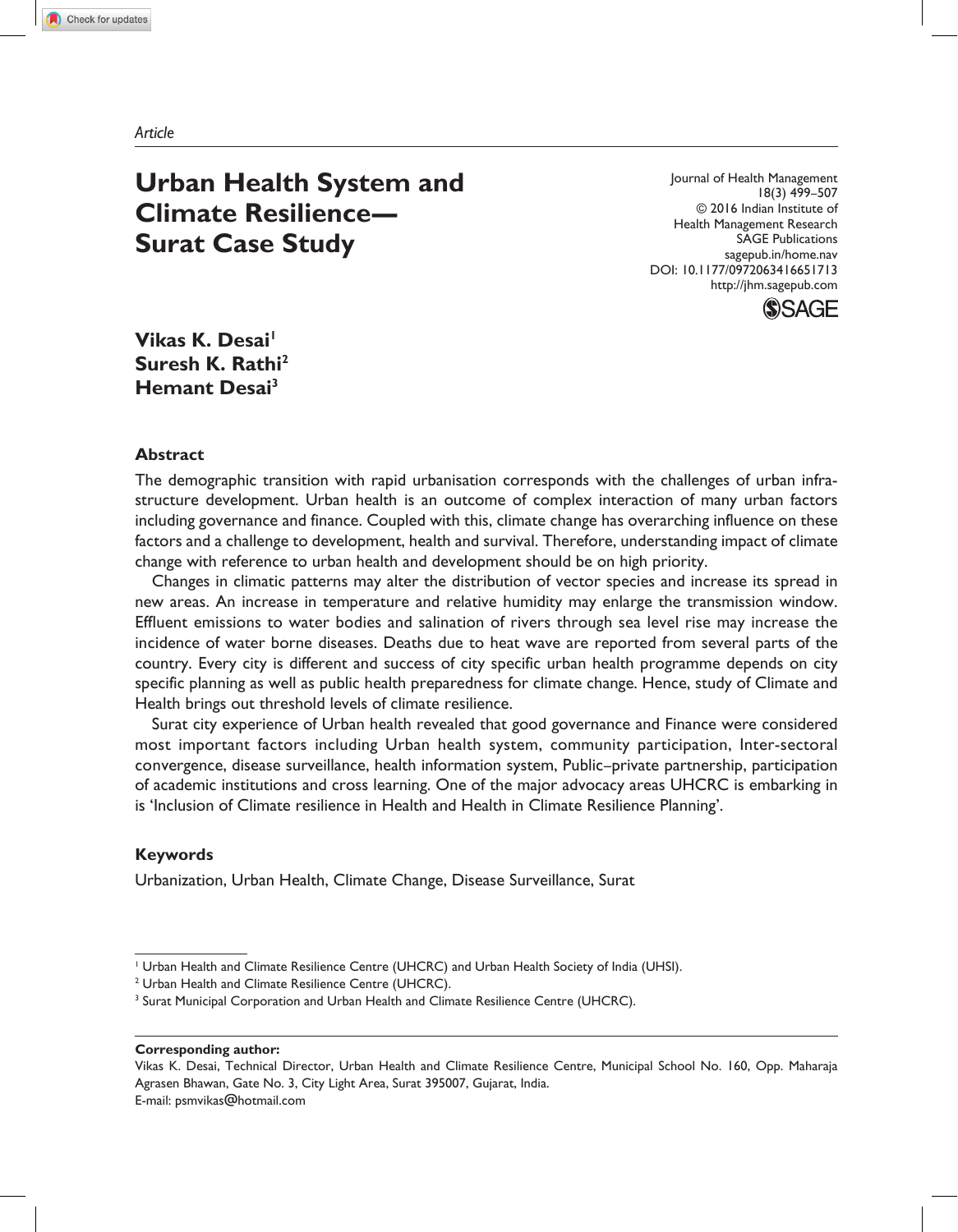# **Introduction**

With increasing proportion of Indians living in cities, the slogan '80 per cent population living in rural India' is changing to '30 per cent population of India is in cities and likely to reach to 40 per cent by 2030'. Even the slogan 'growth of India is dependent on the agriculture in villages' is changing to 'growth of India with industrial development'.

The pattern of urbanization in India includes 54 per cent growth in number of towns (5,161 in 2001 to 7,935 in 2011) in the last decade. As per 2011 census records in India, the share of urban population is 31.16 per cent and a consistent rise in urban population has been reported since 1951 shown in Figure 1. Average annual urban population growth rate in last five decades (1961–2011) is 2.6 per cent. Spurt of urban population growth is noticed during the inter-census period 1971–1981 (3.43 per cent) and 2001– 2011 (3.35 per cent). In India, during last decade (2001–2011) growth of total population was 2 per cent, urban population was 3 per cent, mega city population was 4 per cent and slum population was 5 per cent. The process of unplanned urbanization is accompanied by development of slums and shanty urban poor area as rural poverty shifts to urban poverty (Issues from Urbanization Trends in India).

This demographic transition with rapid urbanization coincides with the challenges of urban infrastructure development like water supply, drainage, solid waste disposal, roads, transport and housing. Urban health is a reflection of the balance between urban system, urban environment and community behaviour. Urban health is an outcome of complex interaction of urban factors like governance, finance, local leadership, urban planning, urban infrastructure, urban public health services, population dynamics and many more. Recently recognized and documented climate change has overarching influence on these factors. Slums are an inevitable component of urban set-up and have a great influence on overall city health statistics. Slums are also symbolize the challenge of inequity and migration. In addition to focus on accessible quality health services, urban health programmes need to focus on climate change and migrants.



**Figure 1.** Pattern of Urbanization in India. Urbanization share (%) **Source:** Urbanomics, Monday, July 25, 2011.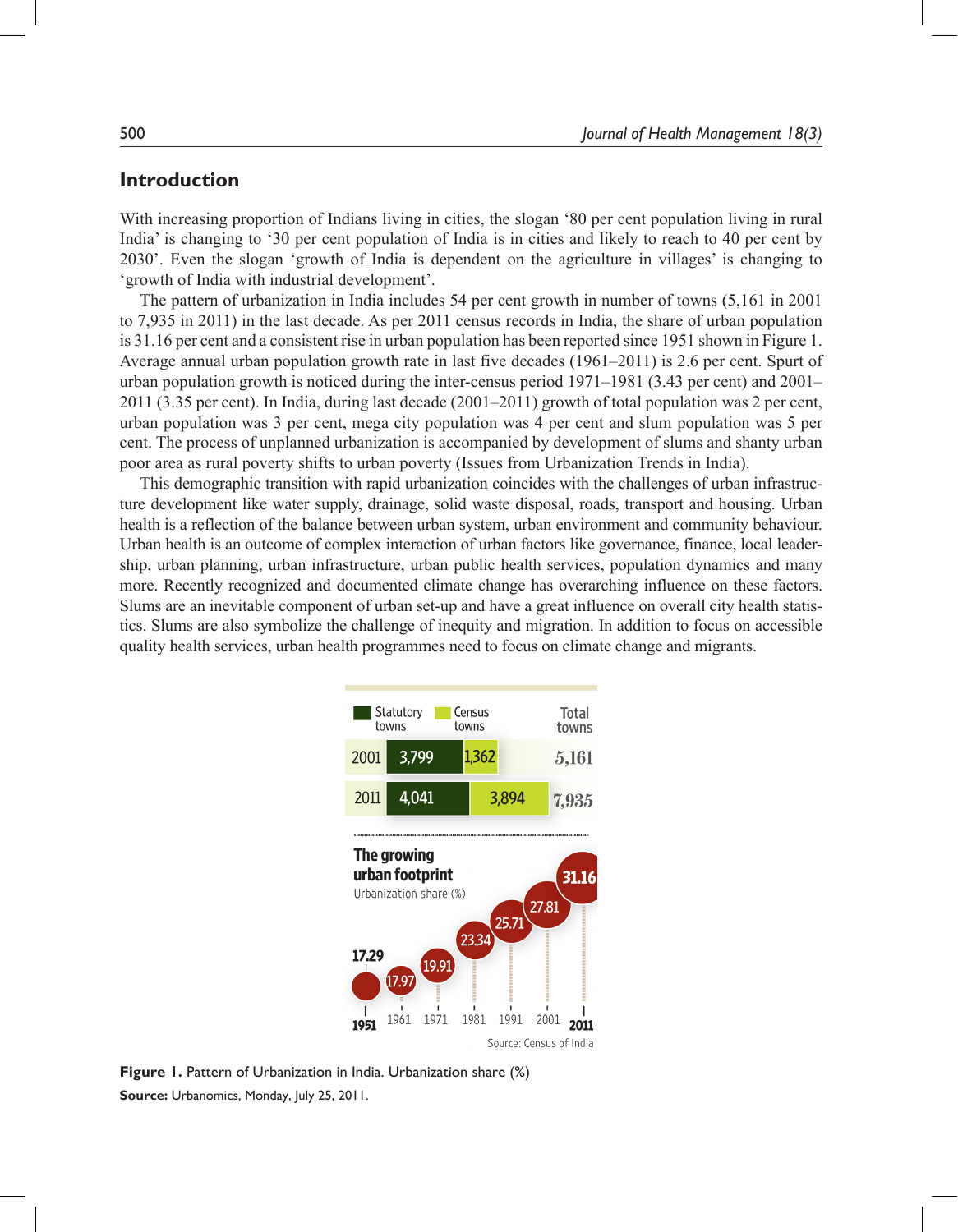A natural process of climate change aggravated by human activity in urban areas is posing a threat to the cities. This upcoming change is an added threat to urban development as well as health. Intra-country rural–urban migration is an advantage to industrial growth and economy of the city. The challenge is to ensure their comfort, safety as well as health by providing them safe housing and working environment, quality health services with better reach and access. The same shall be supportive to their sustained optimum contribution to urban economy and development. It shall minimize adverse repercussions of migration on health, sanitation, safety and cohesion.

Urban health focus is a new arena in India. National Urban Health Mission (NUHM) is the recent introduction to the National Health Mission (NHM), with an aim to improve the health status of the urban population in general, but particularly of the poor and other disadvantaged sections, by facilitating equitable access to quality healthcare through a revamped public health system, partnerships, communitybased mechanism with the active involvement of the urban local bodies. The core strategies of NUHM include (i) improving the efficiency of public health system in the cities, (ii) promotion of access to improved healthcare services through the community-based group, Mahila Arogya Samiti (MAS), (iii) strengthening public health through innovative preventive and promotive action, (iv) increased access to healthcare through creation of revolving fund, (v) IT-enabled services (ITES) and e-governance for improving access improved surveillance and monitoring, (vi) capacity-building of stakeholders, (vii) prioritizing the most vulnerable amongst the poor, and (viii) ensuring quality healthcare services (Ministry of Health and Family Welfare, 2013).

The impact of climate change is drawing attention of planners, governments and politicians worldwide. Climate change is now universally accepted as a challenge to development, health and survival. It is said that climate change is the greatest threat to human health in the twenty-first century. Understanding the impact of climate change in the context of health and development is the need of the hour.

It is observed that changes in climatic patterns may alter the distribution of vector species and increase its spread in new areas. An increase in temperature and relative humidity may enlarge the transmission windows. Effluent emissions into water bodies and salination of rivers through rise in sea level may increase the incidence of water-borne diseases. Deaths due to heat wave are reported from several parts of the country from time to time, particularly during the summer (Ministry of Statistics and Programme Implementation, 2013).

Health is just one part of the spectrum of impacts of climate change, but the risk of endangering health increases the motivation of decision-makers to act because there would be many benefits that strengthen the case. Health is an argument for action, but success depends on the current track record of disease control (Postigo, 2007).

Health is the most frequently used outcome indicator of climate change. Study of climate and health brings out the threshold levels of climate resilience to be achieved. In other words, in-depth understanding and evidence is required to test the hypothesis, 'what is not good for health is not good for climate'.

Every city is different and success of city-specific urban health programme under NUHM depends on a city-specific planning, considering the complexity of the local factors. Urban health strategies are not much different than evidence-based public health strategies; urban health is all about innovation in implementation of strategy. Evidence-based, city-specific planning as well as public health preparedness for climate change and disaster need strong routine-integrated health surveillance and management information system.

Case studies bring the context and strategies to relate, brainstorm and learn from experiences. The same is also important in view of urban development including healthcare system in making in India. Further discussion reflects Surat city's experience of urban health system.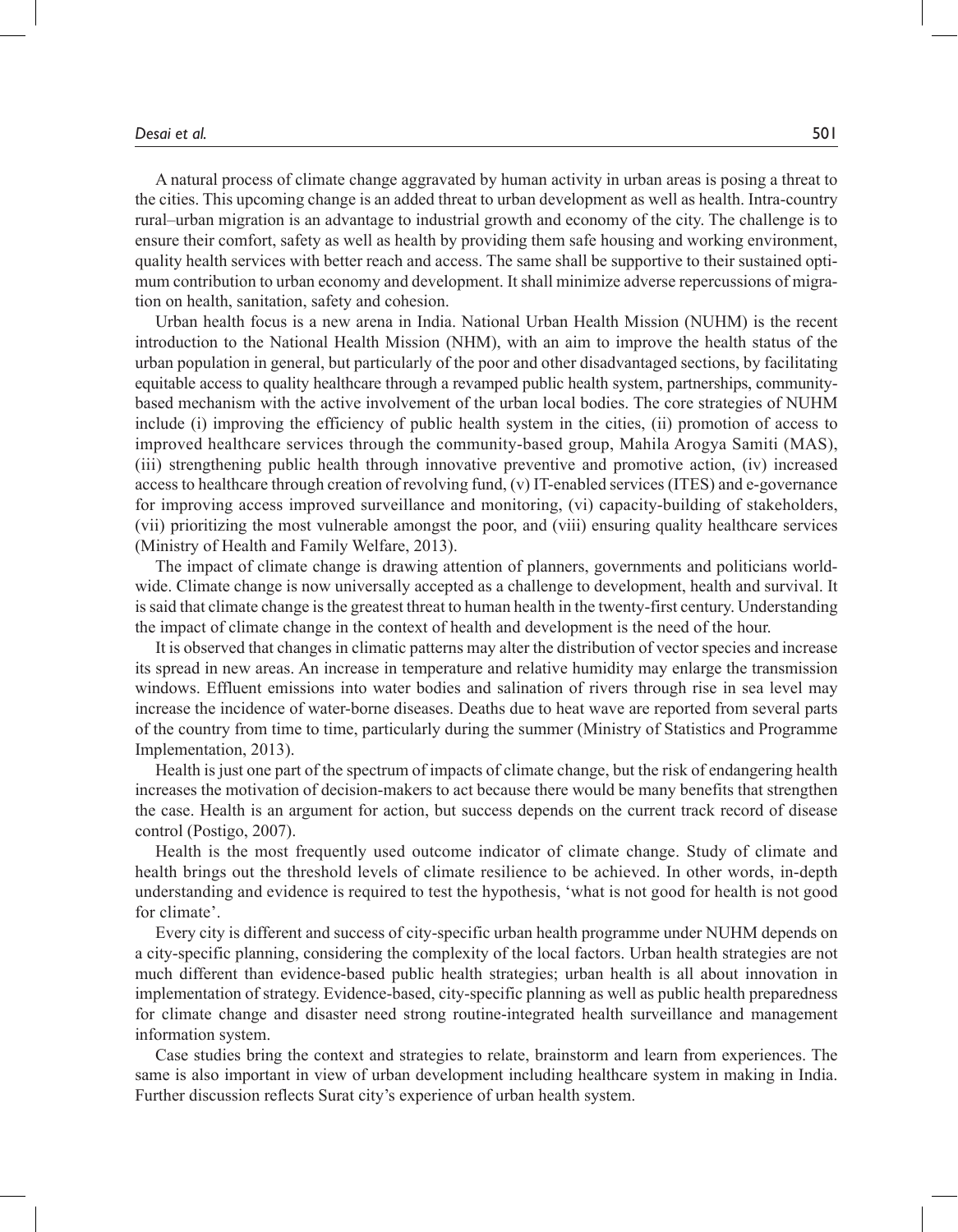In seven multi-stakeholder workshops of urban practitioners of Gujarat state organized by Urban Health and Climate Resilience Centre (UHCRC) in 2015–2016, the participants selected factors influencing urban health and climate resilience; they also assigned the relative score to the factors. Analysis revealed that good governance and finance were considered must and overarching factors. Other factors under the domain of health department of local self government (LSG) were urban health system, community participation, inter-sectoral convergence, disease surveillance, health information system, public–private partnership, participation of academic institutions and cross-learning.

Historical trade city Surat is located in southern part of Gujarat and the west coast of India. Surat is the 34th-largest city by area and 4th-fastest (The City Mayors Foundation) developing city in a study conducted by the City Mayors Foundation, an international think tank on urban affairs (*The Financial Express*). It is famous for its textile industries and diamond-cutting industries, which is one of the biggest in the world. The city registered an annualized GDP growth rate of 11.5 per cent over the seven fiscal years between 2001 and 2008 (Annual Survey of India's City-Systems [ASICS]). Surat city had a totally metamorphosed governance post-floods and plague outbreak in 1994 and was awarded 'best city' by the Annual Survey of India's City-Systems (ASICS) in 2013 (Ghosh, 2014). Surat is selected as the first smart IT city in India which is being constituted by the Microsoft CityNext Initiative tied up with IT services majors Tata Consultancy Services and Wipro (Surat City Disaster Management Plan, 2015). Surat is located on the bank of River Tapti which crosses the city from east to west and meets Arabian Sea on west coast. This coastal city is flood prone and have experienced 24 river floods in last century, latest was in 2013, and 3 creek floods in last five years (UHCRC, 2015a). Most devastating river floods were in the years 1968, 1998 and 2006. Post-floods, plague outbreak (1994) was the turning point in the history of Surat city governance, sanitation and health system reforms, enabling the city to achieve place in several top rankings of urban development, sanitation and health innovations.

Surat Municipal Corporation (SMC) is one of the exemplary good governance corporations with an annual budget of  $\bar{\mathfrak{g}}$ 470.0 million, around 15 per cent of which is for health (2015–2016). Taxation collection efficiency of SMC is more than 90 per cent. Surat Municipal Corporation is one of the municipal corporations with a record capacity to use national programme funds towards overall city development. It was first to bring in the climate agenda in urban planning with projects like alternative energy, water recycling, slum upgradation, tree plantation, public transport, spatial weather monitoring systems and early warning system of flood towards climate resilience.

The total population of the city (2011 census) is 4.5 million in an area of 326.5 sq km. The city population is almost doubling between each census interval since 1971 and 10 per cent of city's population resides in 334 slums.

# **Case Study: 'Surat City on Health and Climate Resilience Mode'**

Surat case study describes health challenges of the city, evolution of health services in the city. Strength of the services include its administrative set-up, service network, intra- and inter-departmental integration, disease surveillance, health information system, public–private partnership, involvement of academic institutions, community mobilization, cross-learning system and an initiative to add climate focus in urban health programme as shown in Figure 2.

**Surat health:** The coastal city of Surat was famous for filariasis till 1960s, as the open drains provided huge breeding ground and temperature and humidity provided conducive environment for the survival of culex mosquitoes and disease transmission. After six decades of underground drainage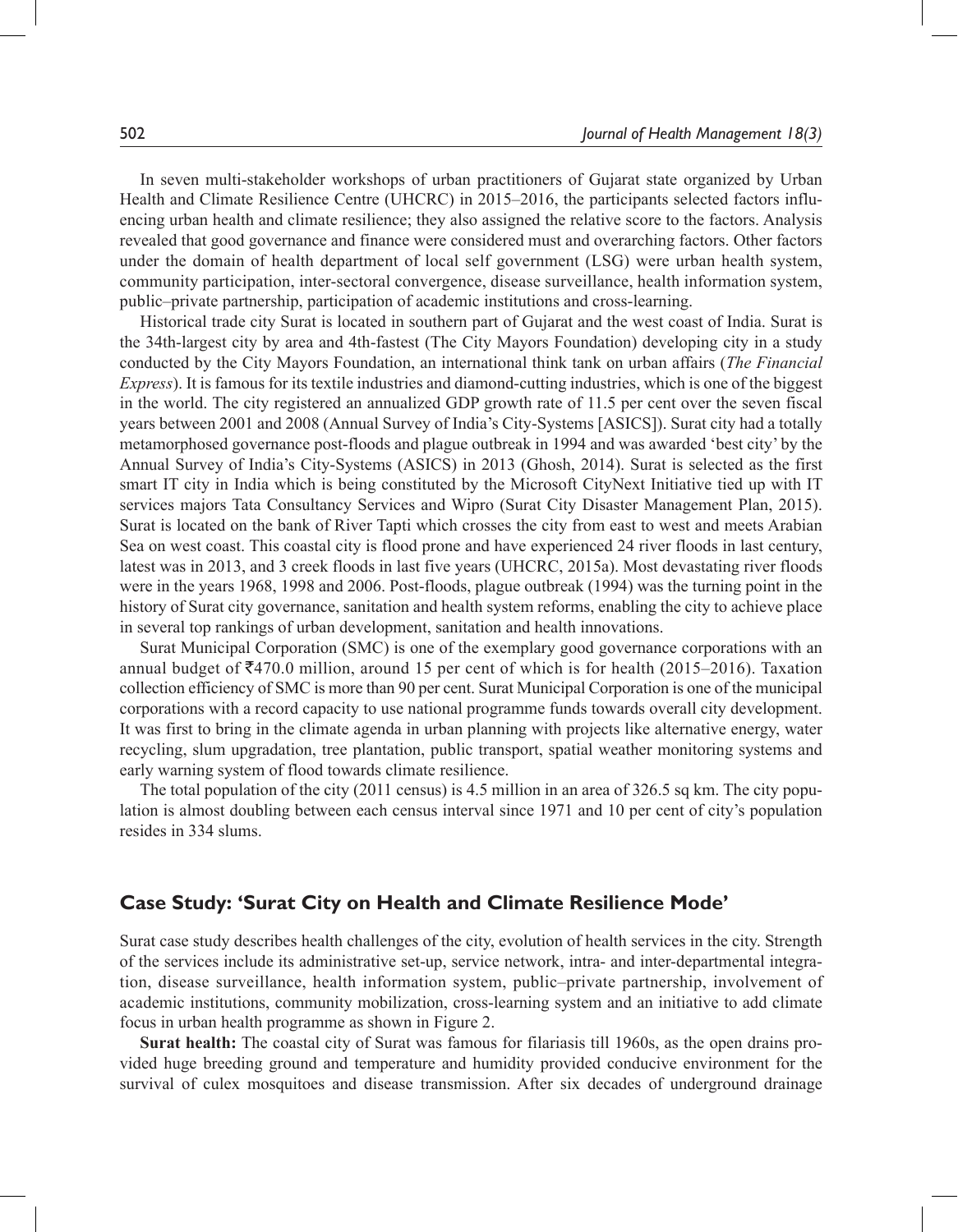

**Figure 2.** Health and Climate Resilience Components for Surat

(1958–1960) and vigilant activities under filaria control programme, Surat has reached to almost zero indigenous filarial infection transmission rate.

There was high malaria endemicity and high falciparum malaria infection rate in the city in the 1980s and 1990s. Surat Municipal Corporation also took a welcome step of upscaling and expansion of a small filarial control unit into a full-fledged vector borne disease control unit from corporation budget. Even under same favourable socio-demographic and physical environment and regular floods (3–4 years interval), since 1997 anopheles mosquito density and slide positivity rate has been maintained at the level of < 0.5/mh (per man hour) and < 2 per cent, respectively. Post-flood spurt of malaria and waterborne infections has been noticed, but active surveillance and evidence-based intervention ensures that it remains a short-term phenomenon and does not carry forward its impact on next year (UHCRC, 2015b).

Between 1988 and 1994, anopheles mosquito density and slide positivity rate ranged between 0.6 and 1.55/mh and 4 and 31 per cent, respectively; this indicates what Surat can face due to overall conducive environment.

This coastal and flood-prone city is under consistent threats of vector borne, water-borne, rodentborne infections. The city health record also includes new and resurgent infections like plague, leptospirosis, dengue, H1N1.

Highest HIV infection rate was reported in 1990s in Surat city. Considering the seriousness and sociodemographic challenges in the city of migrants, likely repercussions of health and economy, health department of SMC took up the responsibility to manage targeted intervention (TI) projects through NGO partners and also initiated unique STD care project through all urban health centres (UHC). Initially, STD care project was supported by Gujarat AIDS control society, but since 2008 SMC is managing human resource of the project from its health budget. As per sentinel surveillance report, HIV infection rate has dropped from 10 to 3 per cent in High Risk Behavior (HRB) group in last two decades (Gujarat State AIDS Control Society, 2006; National AIDS Control Organisation, 2013).

Surat city is also facing challenges of lifestyle diseases. The assessment and interventions for Non-Communicable Diseases (NCD) are in progress. As per Medical Certification of Cause of Death (MCCD)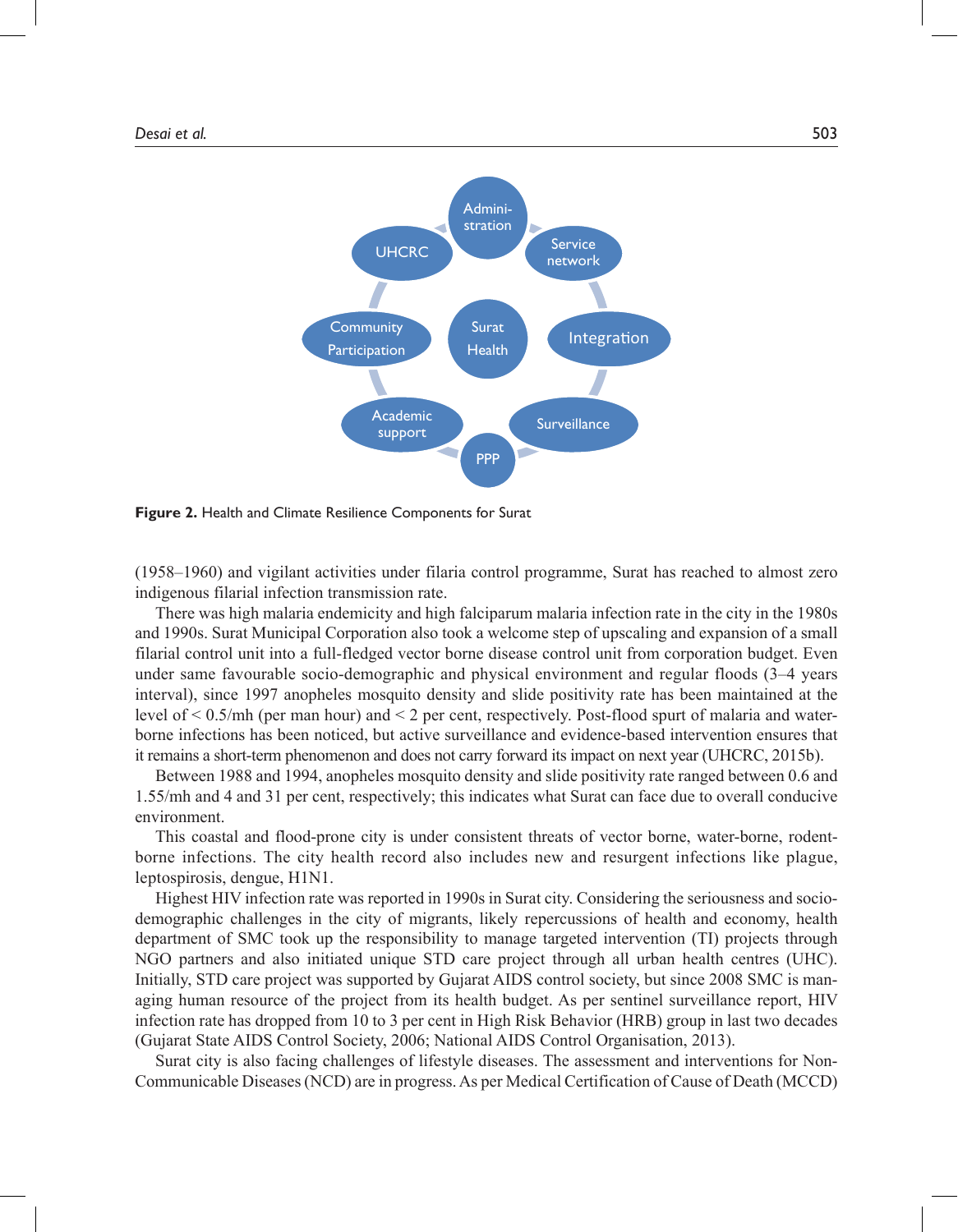analysis of last decade, contribution of diabetes, hypertension, cardiovascular diseases to overall mortality in the city is consistently increasing and the increase in a decade is almost six times. NCDs are also emerging as co-morbidities adversely influencing case fatality rate of vector-borne and other resurgent infections and in the city (Desai et al., 2015).

Heat and health challenges in the city have been explored through analysis of climate trend and all cause mortality in the city. In the last 30 years, rise in average temperature by 0.8°C, maximum temperature by 0.4°C, minimum temperature by 3.7°C and 7.4 per cent in average humidity is observed. Decadal increase in number of days with a heat index of more than 41 (feel like temperature) during summer months has been observed; the same was 53 per cent in 1985 to 1994, 70 per cent in 1995–2004 and 78 per cent in 2005–2014. Average daily all-cause deaths increases by 4 when temperature reaches between 40 and 45°C and 6 deaths when heat index of more than 54 is observed (Desai, Patel, Rathi, Wagle & Desai, 2015; Desai, Wagle, Rathi, Patel, Desai & Khatri K, 2015; UHCRC, 2015).

**Surat urban health system:** In Gujarat state, municipal corporations manage health services of the city, including national health programme implementation. Thus, ownership and responsibility of health of the citizens is handed over to LSG. State urban health department provides strategic guidelines, technical support and financial support for routine, as well as disaster health services.

Surat urban health system is managed by public health qualified officers Deputy Commissioner Health and Hospital and Medical Officer of Health. Each national health programme is managed by a qualified and designated officer (Figure 3).

For administrative purposes, the city is divided into seven zones and at the zonal level health activity is managed by public health qualified Deputy MOH and Assistant Insecticide Officer.



**Figure 3.** Organogram of Health Department of SMC, Surat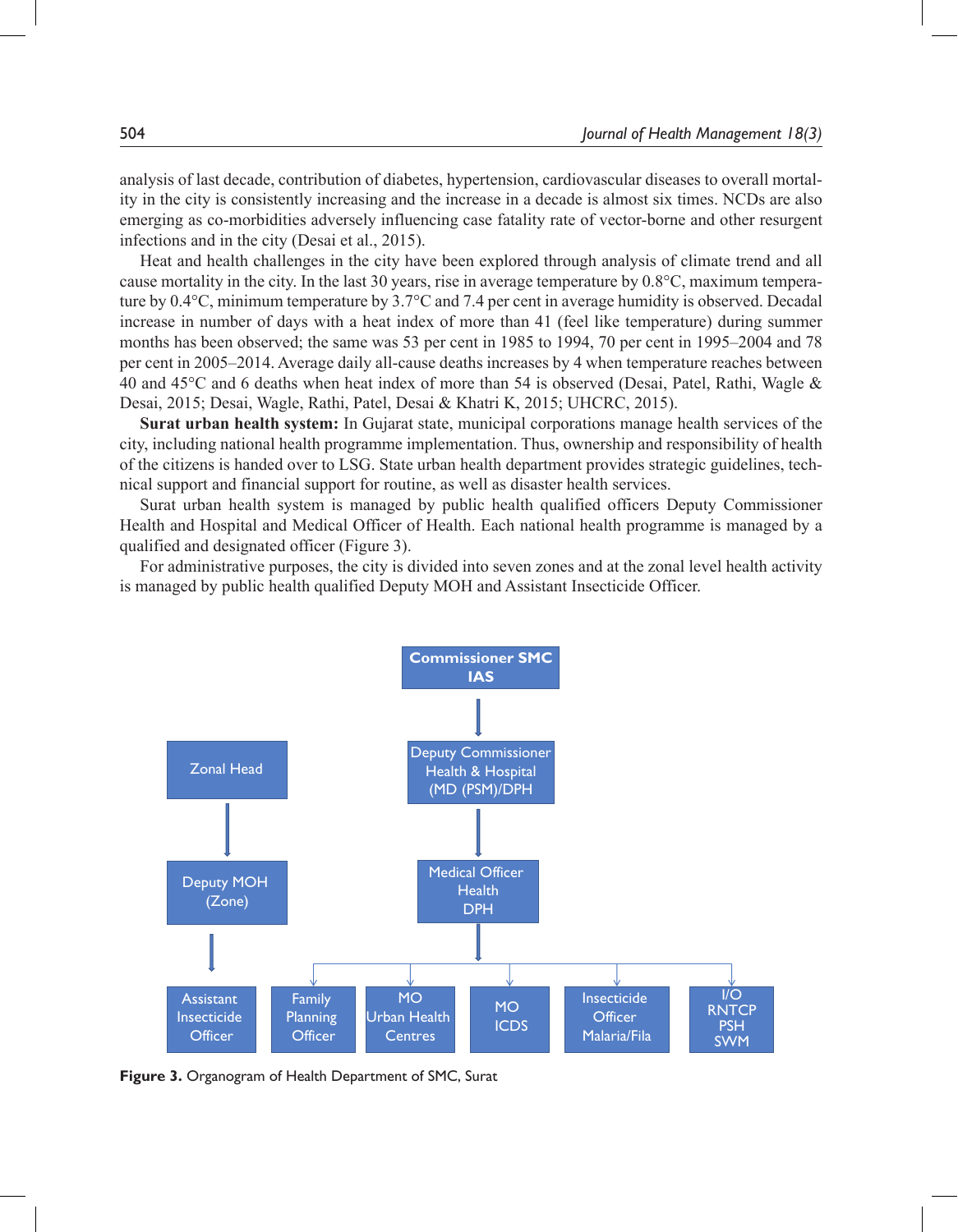One of the advantages of the city-specific health cadre is retention of local experience, facilitating evidence-based interventions in routine and emergency situation and sustaining public–private partnership.

**Urban health service network:** There are total 43 urban primary health centres, majority in the vicinity of urban poor/slum area. Average population per urban health centre is around 116,000. There is a provision of two medical officers per urban health centre and visiting honorary consultants (physicians, obstetricians, paediatricians, skin VD specialists), two staff nurses, 4–5 Auxiliary Nurse Midwife (ANM), a compounder and an HIV counsellor. Ten UHCs have been upgraded as maternity homes. Surat Municipal Corporation runs a medical college—Surat Municipal Institute of Medical Education and Research (SMIMER)—providing tertiary care services. Trained urban Accredited Social Health Activists (ASHA) as per norms are in place and MAS have been formed and are under empowerment process. Thus it is a complete public service model of three-tier healthcare system.

Intra- and interdepartmental integration: Intra-departmental health and three tier medical care services is routine as facilitated by Deputy Commissioner Health and Hospitals. The city has shown exemplary interdepartmental co-ordination during flood events where every department is linked with data collection, sharing, planning, intervention and monitoring. The precedence is sustained at each event. Each department is conversant with its role and responsibility and is well spelt out in the 'Surat City Disaster Management Plan'; this plan is revised every year. This emergency preparedness and participation has built better understanding of interdepartmental convergence and it is visible in routine also.

**Disease surveillance:** The major strength of the health department of SMC is its routine health information system. The national programme of Integrated Disease Surveillance Programme (IDSP) is further complemented by urban service monitoring system (UrSMS) ('Big Data Climate Challenge', UN Award winner in a project to watch criteria, 2014). The UrSMS provides real-time information collected and compiled daily from three public hospitals, 43 UHCs, 63 private hospitals and 475 private clinics and a few laboratories. Surat is the first city to adopt active vector and malaria case, house-to-house surveillance on a fixed day (15-day cycle). All households of the city are covered in 15-day cycles by 600 surveillance workers. This overall system not only provides real-time data for monitoring and action but keeps system alert for epidemics, resurgent/new infection, disasters and adverse weather events (UHCRC, 2015b).

Health Department of SMC daily monitors random five samples per ward at consumer end for free residual chlorine. This data is forwarded to MOH daily who can review and plan an action if required. Health Department shares details of defaulter samples to hydraulic and drainage department for action at their end. Joint review of water samples and waterborne disease report mapping emerges through UrSMS, for real time inference and action.

**Public–private partnership (PPP):** Surat city doctors in public and private sector learnt great lessons from 1994 plague episode. This shock had generated difference of opinions amongst medical and healthcare practitioners of the city which also resulted in confusion and anxiety at citizen level. It was not a time of confidence and cohesion. In background of this experience complemented by a Department for International Development (DFID)-supported PPP in urban malaria project (1997– 2000) was a trigger to PPP in health medical care services. The health department of SMC further nurtured and sustained PPP environment. Today 500-plus private medical care units share their data with the SMC daily, in case of epidemic or disaster work as per mutually designed SOPs, provide honorary consultation services at UHCs, participate in health camps, run Directly Observed Treatment Short Course (DOTS) centres and provide maternal and child healthcare services under Chiranjivi and Balsakha Yojana (UHCRC, 2015b).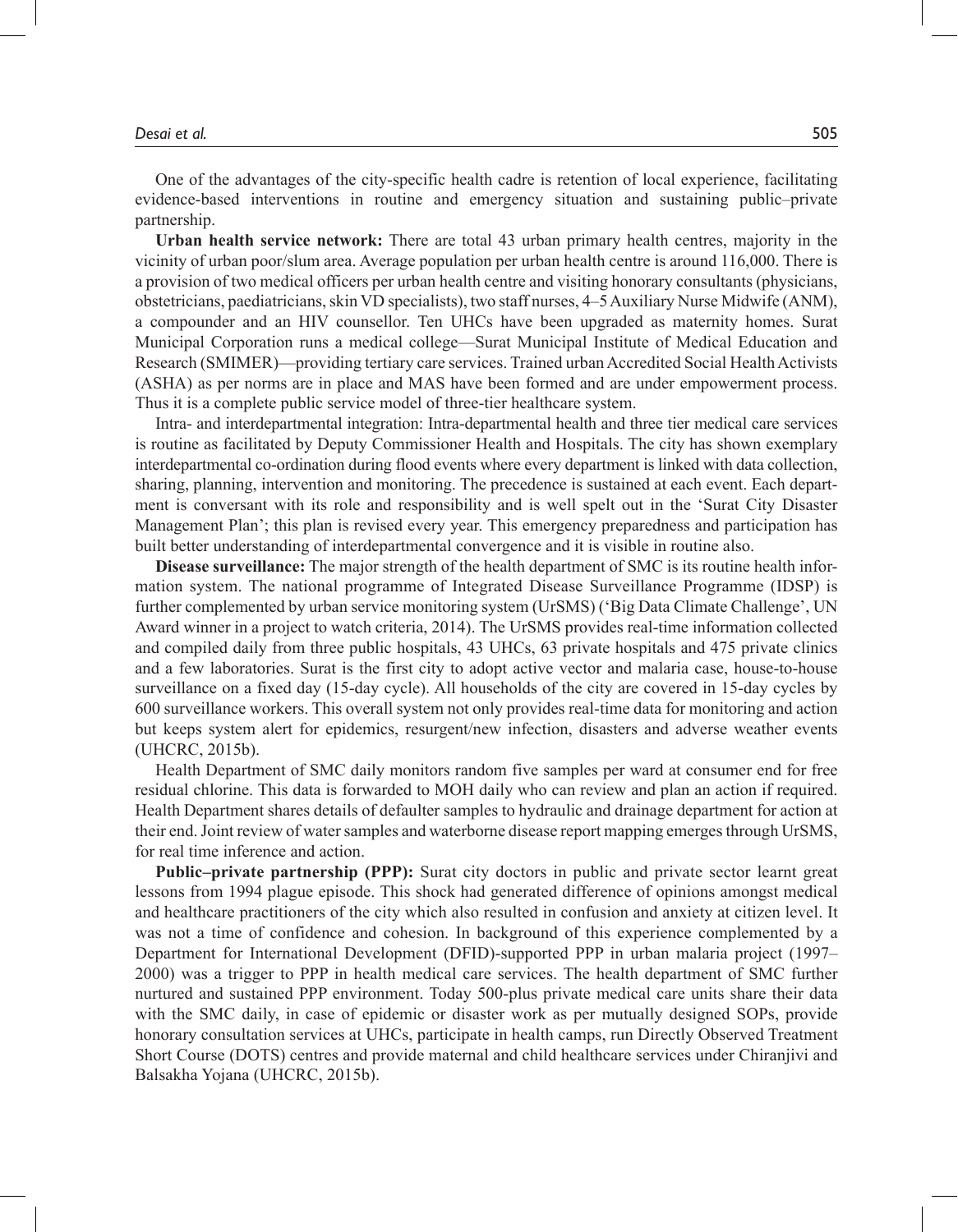**Academic partnership:** Academic institutions in the city are the assets as they provide academic and research support to LSG. In turn, for academic institutes this is hands-on learning and contribution opportunity in the vicinity. This win-win situation has been well explored by the SMC and local engineering colleges, medical colleges, Centre for Social Studies which actively participate and contribute in operational research, monitoring, training and advocacy.

**Community participation:** Community is the answer for public health as well as climate resilience. A well-developed urban health system in the city can succeed in terms of reach and access when a community utilizes these services. Similarly, cooperation of the community is very important in sustaining initiatives of urban sanitation and environment. Surat citizens expect every elected body and administrators to sustain the programmes to keep the city clean. The element of pride in being a clean and prosperous city is visible amongst citizens. Contribution of citizens during floods to support the fellow citizens and the SMC is on the record. The contribution to city development by tax-paying (> 90 per cent) symbolizes satisfaction and commitment to contribute. Citizens who initiated and contributed to projects like CCTV cameras on roads for safety, now need to advocate projects of public health and climate resilience.

**Health information system:** Health information system utilizes all media including corporation website and application. Reach of Information, Education and Communication (IEC) messages under the guidance of national programmes and based on local needs are ensured. For multilingual slums, multilingual printed material is prepared. All cadres including street sweepers are involved to convey house-tohouse messages during special campaigns of polio, filariasis as well as during disease outbreaks or disasters. A special SMS-based programme of child vaccination reminder has also been operationalized.

**Cross-learning:** The SMC has developed a well-equipped urban health training centre. All trainings of all cadres are organized at these centres. Training under national programmes are conducted by trained faculty of SMC and academic institutions. Local need-based trainings include multi-stakeholders' crosslearning. Private practitioner trainings are imparted through workshops and seminars.

Post-1994 reforms, the city metamorphosed into a good governance city, cleanest city of India, city with several operational protocols for disease surveillance and evidence-based action. This was the era of capacity building and sense of responsibility to win out from the health, environment and disaster stressors.

**Urban health and climate resilience centre:** Considering vulnerability of the coastal city due to its location, floods and climate variability reflecting on health and economy, this initiative was launched. The UHCRC strives to be a knowledge hub in the subject of urban health climate resilience. The first centre of its kind addressing public health and urban climate change adaptation and resilience issues in India, it has opened its doors in the western city of Surat, the latest in a series of health-related projects run by the Asian Cities Climate Change Resilience Network (ACCCRN). The UHCRC is executed by the Health Department of SMC, and governed by the Surat Climate Change Trust.

The UHCRC is a research, training, documentation and networking centre and has a focus on urban health and climate resilience. It is an academic and technical support to SMC. In this climate change alert era, much information on climate change is studied, reported and disseminated but similar efforts are needed for learning on health challenges due to climate change. The UHCRC has analyzed retrospective health and climate data to understand and document health changes due to climate change in the city and standardization of secondary data available with LSG and also prepared heat and health action plan for the city.

It is also important to assess city public health vulnerability as well as vulnerability to climate change. Vulnerability is a result of multiple factors there are likely inter-state, inter-city, intra-city, inter-zone and even inter-ward variations in vulnerability. As yet, there is no baseline for measuring